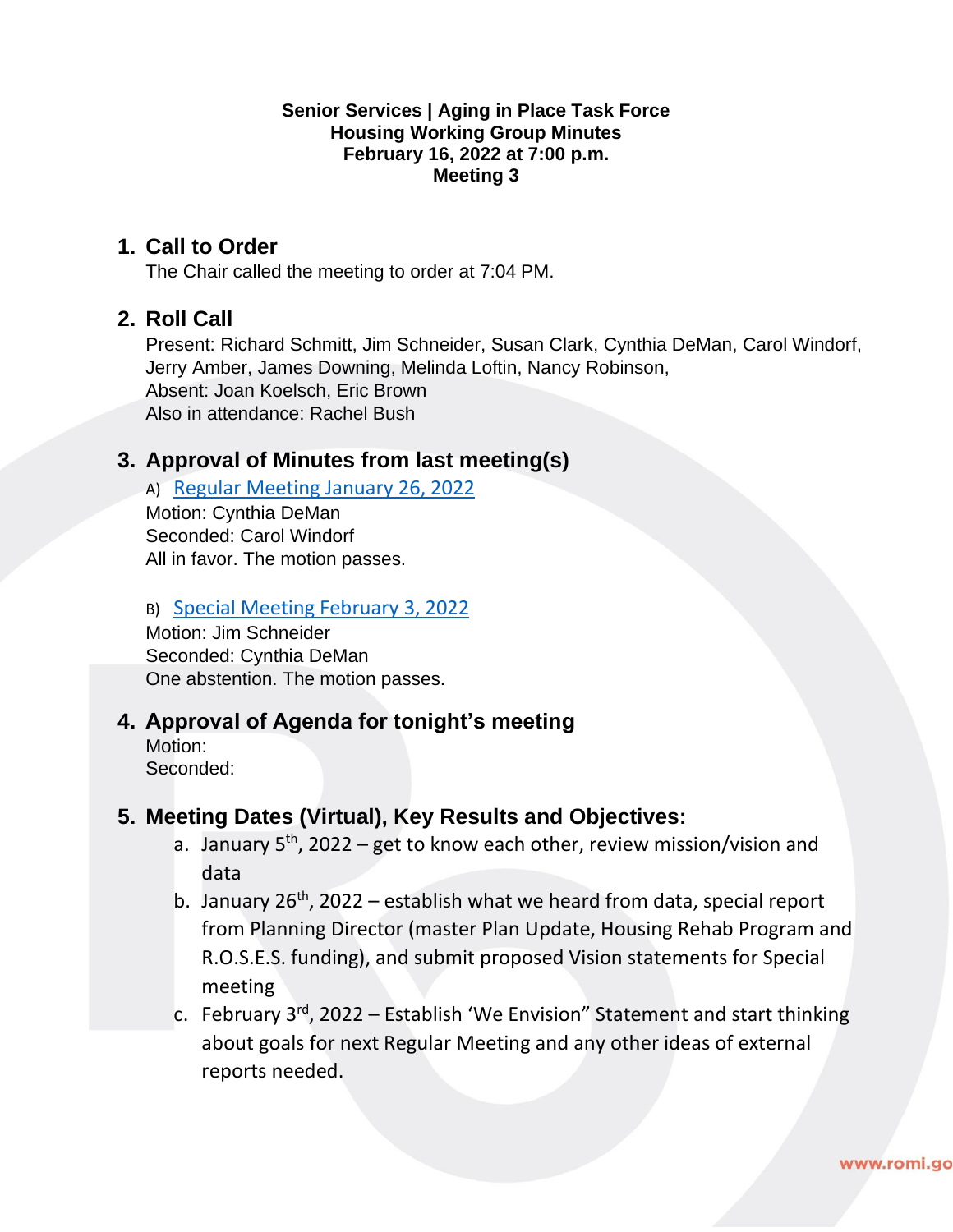- d. February 16<sup>th</sup>, 2022 establish Goals for our domain (Housing) and listen to any other external presentations and think about recommendations to achieve our goals.
- e. March 9<sup>th</sup>, 2022 start to establish recommendations to achieve our goals
- f. March 23rd, 2022- continue to work on recommendations and start to finalize our report
- g. April 13th, 2022- finalize our report to the task force

# **6. Discuss idea for "We heard" statement submitted by the Chair**

Vision Statement: We envision a city that identifies opportunities, ideas, and direction for a diversity of housing solutions for the Royal Oak senior community.

Revisions made by the group resulted in the following statement:

From 697 community respondents to our Community Surveys and 135 participants in 7 Focus groups conducted from April 2019 through January 2020 and 67% were age 60 or above.

Aging in Place: 92% of the respondents say they currently live in single family detached housing. In order to safely age in place, 64% believe they will need to make modifications to their homes. Such modifications include adding grab bars, handrails and non-slip tiles. The next most popular modification was to add/relocate a bedroom, bathroom and/or laundry on the first floor of their home.

· Housing Options: Overall the respondents from the focus groups expressed aspirations for more single floor housing options without stairs that are affordable or exclusive senior or senior assisted living options.

· Services: 83% of respondents said that trustworthy and affordable home repair contractors were very important, 75% of respondents stated that a need for home maintenance support is very or somewhat important to them, and 64% stated that seasonal services like leaf and snow removal for low income and older adults is very necessary.

Original document can be viewed [here](https://www.romi.gov/DocumentCenter/View/31226/Data-Summary) on page 12.

# **7. Discuss ideas for Goals to respond to what we heard and to achieve our vision for Royal Oak**

Goals Draft

- Inclusion of the Age-Friendly Community Goals into the next Royal Oak Master Plan update
	- Every 5 years, review the Age-Friendly Community Plan through a public participation process to evaluate implementation of goals